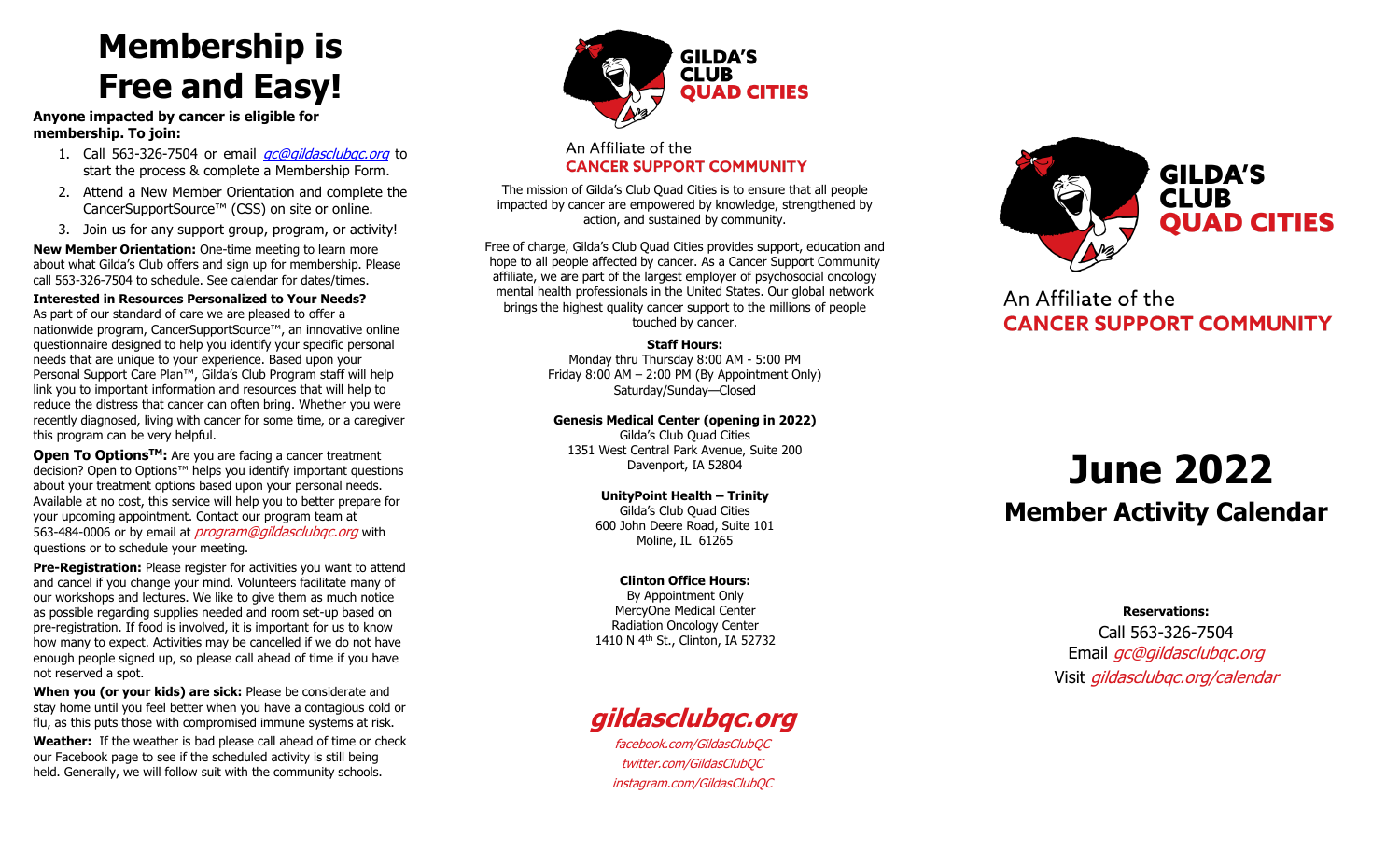# Program is held via Zoom only.<br>**A** Program will be held in a hybrid format. Members should RSVP to attend either virtually or in-person.<br>**RSVP required for all programs.**<br>**RSVP required for all programs.**

 $\Box$  Program is held via Zoom only.  $\Box$  Program will be held in-person only.

**Support Groups** Please attend a New Member Meeting before attending a support group.

| Monday                                                                                                                                                                                                                                                                                                                                                                                                                                                                                                                                                                                                                                                                                                                                                                                                                                                                                                                                                                                                                                                                                                                                                                                                                                                                                                                                                                                                                                           |                                | Tuesday                                                                                                                                                 | Wednesday                                                                                                                       |                                                                                                                                                                                                                                                                                                                                                                                                                                                                                                                                                                                           | Thursday                                                                                                                                                                                                                                                                                                                                                                                                                                                                                                                                                                                                                                                                                                                                                                                                                                                                                                                                                                                                                                                                                       |                                                                                                                                                                                                                                                                                                       | Friday                                                                                                                                                                                                                                                                                                                                                                                                                                                                                                                                                                                           | support groups for adults w/ any type of<br>cancer diagnosis.<br><b>Friends and Family Support Group:</b><br>Weekly support group for family<br>members and friends of those w/ any<br>type of cancer diagnosis.<br>Living with Loss: An on-going bi-<br>monthly grief support group.<br><b>Gynecological Cancer Group:</b><br>Monthly support group for those<br>diagnosed w/ gynecological cancers.<br><b>Breast Cancer Group: Monthly</b><br>support group for those diagnosed w/<br>breast cancer. Located at Genesis<br>Medical Center: 1351 W Central Park<br>Ave, Davenport, IA 52804 Suite 3300.<br><b>Prostate Cancer Group: Monthly</b> |  |
|--------------------------------------------------------------------------------------------------------------------------------------------------------------------------------------------------------------------------------------------------------------------------------------------------------------------------------------------------------------------------------------------------------------------------------------------------------------------------------------------------------------------------------------------------------------------------------------------------------------------------------------------------------------------------------------------------------------------------------------------------------------------------------------------------------------------------------------------------------------------------------------------------------------------------------------------------------------------------------------------------------------------------------------------------------------------------------------------------------------------------------------------------------------------------------------------------------------------------------------------------------------------------------------------------------------------------------------------------------------------------------------------------------------------------------------------------|--------------------------------|---------------------------------------------------------------------------------------------------------------------------------------------------------|---------------------------------------------------------------------------------------------------------------------------------|-------------------------------------------------------------------------------------------------------------------------------------------------------------------------------------------------------------------------------------------------------------------------------------------------------------------------------------------------------------------------------------------------------------------------------------------------------------------------------------------------------------------------------------------------------------------------------------------|------------------------------------------------------------------------------------------------------------------------------------------------------------------------------------------------------------------------------------------------------------------------------------------------------------------------------------------------------------------------------------------------------------------------------------------------------------------------------------------------------------------------------------------------------------------------------------------------------------------------------------------------------------------------------------------------------------------------------------------------------------------------------------------------------------------------------------------------------------------------------------------------------------------------------------------------------------------------------------------------------------------------------------------------------------------------------------------------|-------------------------------------------------------------------------------------------------------------------------------------------------------------------------------------------------------------------------------------------------------------------------------------------------------|--------------------------------------------------------------------------------------------------------------------------------------------------------------------------------------------------------------------------------------------------------------------------------------------------------------------------------------------------------------------------------------------------------------------------------------------------------------------------------------------------------------------------------------------------------------------------------------------------|---------------------------------------------------------------------------------------------------------------------------------------------------------------------------------------------------------------------------------------------------------------------------------------------------------------------------------------------------------------------------------------------------------------------------------------------------------------------------------------------------------------------------------------------------------------------------------------------------------------------------------------------------|--|
| <b>Free In-Home</b><br><b>Colon Cancer Screening</b><br>Visit gildasclubgc.org/colon to<br>learn how you can have a free<br>testing kit mailed to your address!<br>l 6<br><b>FRANKLY SPEAKING</b><br>13<br><b>ABOUT CANCER:</b><br><b>VIVIR CON</b>                                                                                                                                                                                                                                                                                                                                                                                                                                                                                                                                                                                                                                                                                                                                                                                                                                                                                                                                                                                                                                                                                                                                                                                              |                                | <b>Moved? Changed Information?</b><br>at 563-326-7504 or email                                                                                          | Chair Yoga 1:00-1:45<br>the Living with Loss 6:00-7:30                                                                          |                                                                                                                                                                                                                                                                                                                                                                                                                                                                                                                                                                                           |                                                                                                                                                                                                                                                                                                                                                                                                                                                                                                                                                                                                                                                                                                                                                                                                                                                                                                                                                                                                                                                                                                | Next month's book club<br>book is "This Tender Land"<br>by William Kent Krueger:<br>A magnificent novel about four                                                                                                                                                                                    |                                                                                                                                                                                                                                                                                                                                                                                                                                                                                                                                                                                                  |                                                                                                                                                                                                                                                                                                                                                                                                                                                                                                                                                                                                                                                   |  |
|                                                                                                                                                                                                                                                                                                                                                                                                                                                                                                                                                                                                                                                                                                                                                                                                                                                                                                                                                                                                                                                                                                                                                                                                                                                                                                                                                                                                                                                  |                                | Genetics Workshop 12:00-1:00<br>Red Door Squad 5:00-6:00<br><b>Rew Member Orientation 5:00-5:30</b>                                                     | Chair Yoga 1:00-1:45<br>A MUSCATINE: Frankly Speaking About<br>Cancer: Vivir con Incertidumbre 6:30-7:30                        | $\Box$ Slow Flow Yoga 9:00-9:45<br>Connecting Through Cancer 1:00-2:30<br>Gynecological Cancer Group 6:00-7:30<br><b>A</b> Quad City Music Guild: Something Rotten<br><b>Musical 7:00</b>                                                                                                                                                                                                                                                                                                                                                                                                 |                                                                                                                                                                                                                                                                                                                                                                                                                                                                                                                                                                                                                                                                                                                                                                                                                                                                                                                                                                                                                                                                                                | 10                                                                                                                                                                                                                                                                                                    |                                                                                                                                                                                                                                                                                                                                                                                                                                                                                                                                                                                                  |                                                                                                                                                                                                                                                                                                                                                                                                                                                                                                                                                                                                                                                   |  |
|                                                                                                                                                                                                                                                                                                                                                                                                                                                                                                                                                                                                                                                                                                                                                                                                                                                                                                                                                                                                                                                                                                                                                                                                                                                                                                                                                                                                                                                  |                                | 14<br>Red Door Squad 5:00-6:00                                                                                                                          | 15<br><b>Chair Yoga 1:00-1:45</b><br>Coffee & Canines 5:30-6:00<br>$\hat{ }$ Living with Loss 6:00-7:30                         |                                                                                                                                                                                                                                                                                                                                                                                                                                                                                                                                                                                           |                                                                                                                                                                                                                                                                                                                                                                                                                                                                                                                                                                                                                                                                                                                                                                                                                                                                                                                                                                                                                                                                                                | 17                                                                                                                                                                                                                                                                                                    |                                                                                                                                                                                                                                                                                                                                                                                                                                                                                                                                                                                                  | support group for those diagnosed w/<br>prostate cancers.<br><b>Clinton Support Group: Anyone</b><br>impacted by cancer is invited to join us<br>at YWCA Clinton for a support group.<br><b>Young Adult Networking Group:</b>                                                                                                                                                                                                                                                                                                                                                                                                                     |  |
| 20<br><b>MUSCATINE</b><br>6/8 @ 6:30PM                                                                                                                                                                                                                                                                                                                                                                                                                                                                                                                                                                                                                                                                                                                                                                                                                                                                                                                                                                                                                                                                                                                                                                                                                                                                                                                                                                                                           |                                | 21 <sup>t</sup> Clinton New Member 12:30-1:00<br>Clinton Support Group 1:00-2:30<br>Red Door Squad 5:00-6:00<br><b>Rew Member Orientation 5:00-5:30</b> | 22<br>A CLINTON Grown-Ups Color Too 10:00-<br>11:00 am<br>Grown-Ups Color Too 2:00-3:00<br><b>ft</b> Coffee & Canines 3:00-3:30 | 23<br>Slow Flow Yoga 9:00-9:45<br>Connecting Through Cancer 1:00-2:30<br><b>Breast Cancer Group 6:00-7:30</b>                                                                                                                                                                                                                                                                                                                                                                                                                                                                             |                                                                                                                                                                                                                                                                                                                                                                                                                                                                                                                                                                                                                                                                                                                                                                                                                                                                                                                                                                                                                                                                                                | <b>&amp; MyLifeLine Informational Workshop</b><br>12:00-1:00                                                                                                                                                                                                                                          |                                                                                                                                                                                                                                                                                                                                                                                                                                                                                                                                                                                                  | Young adults (ages 18-39) impacted by<br>cancer can come together via Zoom.<br>Make connections and talk about things<br>that are on your mind.<br><b>Healthy Lifestyle Activities</b><br><b>Slow Flow Yoga: Using Yoga4Cancer</b><br>principles, focus on connecting breath                                                                                                                                                                                                                                                                                                                                                                      |  |
|                                                                                                                                                                                                                                                                                                                                                                                                                                                                                                                                                                                                                                                                                                                                                                                                                                                                                                                                                                                                                                                                                                                                                                                                                                                                                                                                                                                                                                                  |                                |                                                                                                                                                         | <b>Camp Genesis Week!</b>                                                                                                       |                                                                                                                                                                                                                                                                                                                                                                                                                                                                                                                                                                                           |                                                                                                                                                                                                                                                                                                                                                                                                                                                                                                                                                                                                                                                                                                                                                                                                                                                                                                                                                                                                                                                                                                |                                                                                                                                                                                                                                                                                                       |                                                                                                                                                                                                                                                                                                                                                                                                                                                                                                                                                                                                  | to movement allowing participants to<br>adjust to suit their body.                                                                                                                                                                                                                                                                                                                                                                                                                                                                                                                                                                                |  |
| 27<br>Drums Alive 1:30-2:00<br>U "I'm Surviving, Not ThrivingAnd that's<br>okay" Young Adult Networking Group 6:00-<br>7:00                                                                                                                                                                                                                                                                                                                                                                                                                                                                                                                                                                                                                                                                                                                                                                                                                                                                                                                                                                                                                                                                                                                                                                                                                                                                                                                      |                                | 28<br><b>Meditation 9:00-9:45</b><br>Red Door Squad 5:00-6:00                                                                                           | 29<br><b>Chair Yoga 1:00-1:45</b><br><b>A</b> New Volunteer Orientation 5:30-6:30                                               | 30<br>Slow Flow Yoga 2:00-2:45<br>Connecting Through Cancer 1:00-2:30<br>Expressive Writing = Emotional Health<br>6:00-8:00                                                                                                                                                                                                                                                                                                                                                                                                                                                               |                                                                                                                                                                                                                                                                                                                                                                                                                                                                                                                                                                                                                                                                                                                                                                                                                                                                                                                                                                                                                                                                                                |                                                                                                                                                                                                                                                                                                       |                                                                                                                                                                                                                                                                                                                                                                                                                                                                                                                                                                                                  | Chair Yoga: Get Fit Where You Sit™ by<br>adapting yoga poses to a chair.<br><b>Drums Alive:</b> A total mind/body<br>connection exercise class. Using rhythm<br>as the source of inspiration, it combines<br>the benefits of a traditional physical<br>fitness program with the brain-affected<br>benefits of music and rhythm.                                                                                                                                                                                                                                                                                                                   |  |
| Gilda Radner's Birthday Potluck: Before Tuesday<br><b>MUSCATINE - En Español</b><br>evening support groups, we will celebrate Gilda Radner's<br><b>Frankly Speaking About</b><br>birthday with a potluck. We ask members to bring a dish<br><b>Cancer: Vivir con</b><br>or dessert to share as we honor Gilda's birthday.<br><b>incertidumbre: Este</b><br><b>Expressive Writing = Emotional Health: This</b><br>programa gratuito se centra<br>creative/expressive writing workshop will help bring out<br>en los desafíos y<br>your inner writer whether you've written books, articles,<br>preocupaciones comunes, la<br>poems or kept a private journal or if you've even just<br>salud mental y el cáncer,<br>thought about one day writing, this workshop will set the<br>reconociendo lo conocido y<br>foundation to begin or continue your writing journey.<br>desconocido y lo que sigue.<br>You'll learn about such things such as: knowing your<br>Los oradores destacados<br>audience, determining what format best suits you, basic<br>incluyen Maria Ricaurte-<br>writing practices, basics of structure, flow, showing vs.<br>Romza, LISW.<br>telling and more. Come learn, explore your creative side,<br>Este taller se llevará a cabo en<br>and express yourself in a judgement-free environment,<br>Iowa State University<br>where you will connect deeply with your inner self, feel<br><b>Extension and Outreach Office</b> |                                |                                                                                                                                                         |                                                                                                                                 | <b>MyLifeLine Informational</b><br><b>Workshop:</b> Come learn about<br>MyLifeLine! We will share what<br>makes MyLifeLine so special & easy<br>to use. In-person attendees can<br>receive help on-site after the<br>workshop with setting up their site.<br>Leave with all the hard work done!<br>MyLifeLine connects cancer<br>patients & caregivers with friends<br>& family to reduce stress, anxiety,<br>and isolation. Creating a website<br>can help you find hope, regain<br>control, document your journey, &<br>receive support from friends &<br>family. Discussion boards can | <b>FUNDRAISING CORNER</b><br>Golf Fore Gilda's: Join us on the course<br>for a day of fun 'fore' Gilda's on 6/3 @<br>Glynns Creek. Registration & light breakfast<br>7a-8a. Shot gun start at 8a. Best ball,<br>contests, beverage cart, swag bag, prizes &<br>luncheon to follow w/ awards, silent auction<br>& more! \$100/person, \$400/foursome.<br><b>Run for Hope</b> $- 6/18$ @ Veteran's<br>Memorial Park, Bettendorf, with race time<br>at 8am. We are so excited to host Run for<br>Hope which symbolizes the support of the<br>community for families and individuals<br>coping with cancer. There will be a 5k<br>Run/Walk, 1 Mile Fun Run, and the Sleep-<br>In/Chip-In! New this year is the Doggie                                                                                                                                                                                                                                                                                                                                                                              |                                                                                                                                                                                                                                                                                                       | <b>Meditation: Join Allison Castle of</b><br>Allison Castle Coaching & Meditation for<br>a relaxing session of meditation via<br>Zoom the 4 <sup>th</sup> Tuesday of each month.<br><b>Social Events</b><br>Coffee & Canines: Join some furry<br>friends to help you relax and experience<br>the benefits of pet therapy. You'll most<br>likely walk away smiling! Participants<br>are invited to interact with the dogs if<br>they choose to. Coffee optional.<br><b>Kids and Teens</b><br><b>Red Door Squad:</b><br>Teen support group targeting ages 13-<br>18. This virtual program provides |                                                                                                                                                                                                                                                                                                                                                                                                                                                                                                                                                                                                                                                   |  |
|                                                                                                                                                                                                                                                                                                                                                                                                                                                                                                                                                                                                                                                                                                                                                                                                                                                                                                                                                                                                                                                                                                                                                                                                                                                                                                                                                                                                                                                  | (1601 Plaza Place, Muscatine). | NCERTIDUMBRE                                                                                                                                            | empowered, and heal.                                                                                                            | If you've changed your address or any<br>other information, please give us a call<br>gc@gildasclubgc.org to let us know!<br>Connecting Through Cancer 6:00-7:30<br>Friends/Family Support Group 6:00-7:30<br>Connecting Through Cancer 6:00-7:30<br>Friends/Family Support Group 6:00-7:30<br>Connecting Through Cancer 6:00-7:30<br>Friends/Family Support Group 6:00-7:30<br>Gilda Radner's Birthday Potluck 5:00-6:00<br>Connecting Through Cancer 6:00-7:30<br>Friends/Family Support Group 6:00-7:30<br>Public Library (306 8th Ave S).<br>about musical theater and Shakespeare.    | <b>Grown-Ups Color Too (Moline &amp; Clinton):</b> Stressed out and<br>need an outlet? Coloring has been found to be a relaxing and stress<br>relieving coping tool. Join Gilda's Club staff for an hour of relaxation,<br>socialization, and fun. Creativity not required. Coloring pages &<br>materials will be provided. Feel free to bring your own. According to<br>Web MD, the many benefits of coloring include relaxing your brain<br>and improving brain, improving motor skills, sleep and focus, and<br>reliving anxiety and stress. Clinton session will meet at the Clinton<br><b>Something Rotten Musical at the Quad City Music Guild: You</b><br>won't want to miss this hilarious show set in the Renaissance!<br>Members may register for free tickets to see this witty musical spoof<br>Genetics Workshop: Join Jamie Broline, RN, BSN, OCN of<br>UnityPoint - Trinity for a discussion about hereditary cancer genetic<br>testing and if it is something for you and your family to consider. We<br>will discuss guidelines, cost, and expected outcomes of test results. | RSVP required for all programs.<br>Slow Flow Yoga 9:00-9:45 am<br>Connecting Through Cancer 1:00-2:30<br>16 Slow Flow Yoga 2:00-2:45<br>Connecting Through Cancer 1:00-2:30<br>Prostate Cancer Group 6:00-8:00<br>Happy Juneteenth<br>National Independence Day!<br>connect you with others like you. |                                                                                                                                                                                                                                                                                                                                                                                                                                                                                                                                                                                                  | orphans on a life-changing<br>odyssey during the Great<br>Depression, from the bestselling<br>author of Ordinary Grace.<br>1932 Minnesota-the Lincoln<br>School is a pitiless place where<br>hundreds of Native American<br>children, forcibly separated from<br>their parents, are sent to be<br>educated.<br>Looking for 1-on-1 peer<br>support? Ask about our Cancer<br>Companion program! Gilda's Club<br>program staff can match you up with<br>another member going through a<br>similar situation or diagnosis.<br>Dash! gildasclubgc.org/run                                                                                              |  |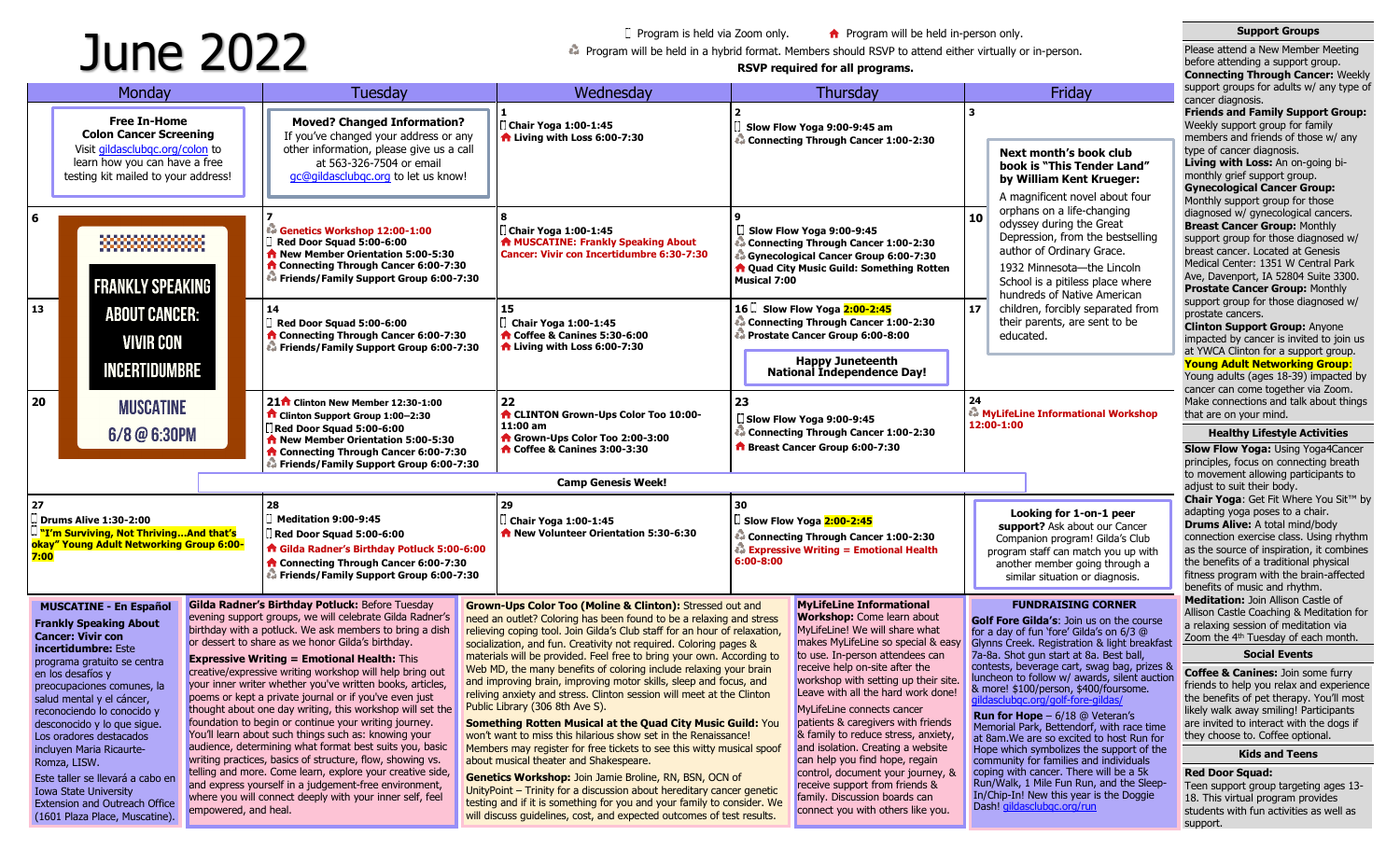### **Membership is Free and Easy!**

**Anyone impacted by cancer is eligible for membership. To join:** 

- 1. Call 563-326-7504 or email *ac@gildasclubac.org* to start the process & complete a Membership Form.
- 2. Attend a New Member Orientation and complete the CancerSupportSource™ (CSS) on site or online.
- 3. Join us for any support group, program, or activity!

**New Member Orientation:** One-time meeting to learn more about what Gilda's Club offers and sign up for membership. Please call 563-326-7504 to schedule. See calendar for dates/times.

**Interested in Resources Personalized to Your Needs?** As part of our standard of care we are pleased to offer a nationwide program, CancerSupportSource™, an innovative online questionnaire designed to help you identify your specific personal needs that are unique to your experience. Based upon your Personal Support Care Plan™, Gilda's Club Program staff will help link you to important information and resources that will help to reduce the distress that cancer can often bring. Whether you were recently diagnosed, living with cancer for some time, or a caregiver this program can be very helpful.

**Open To OptionsTM:** Are you are facing a cancer treatment decision? Open to Options™ helps you identify important questions about your treatment options based upon your personal needs. Available at no cost, this service will help you to better prepare for your upcoming appointment. Contact our program team at 563-484-0006 or by email at *program@gildasclubgc.org* with questions or to schedule your meeting.

**Pre-Registration:** Please register for activities you want to attend and cancel if you change your mind. Volunteers facilitate many of our workshops and lectures. We like to give them as much notice as possible regarding supplies needed and room set-up based on pre-registration. If food is involved, it is important for us to know how many to expect. Activities may be cancelled if we do not have enough people signed up, so please call ahead of time if you have not reserved a spot.

**When you (or your kids) are sick:** Please be considerate and stay home until you feel better when you have a contagious cold or flu, as this puts those with compromised immune systems at risk.

**Weather:** If the weather is bad please call ahead of time or check our Facebook page to see if the scheduled activity is still being held. Generally, we will follow suit with the community schools.



### An Affiliate of the **CANCER SUPPORT COMMUNITY**

The mission of Gilda's Club Quad Cities is to ensure that all people impacted by cancer are empowered by knowledge, strengthened by action, and sustained by community.

Free of charge, Gilda's Club Quad Cities provides support, education and hope to all people affected by cancer. As a Cancer Support Community affiliate, we are part of the largest employer of psychosocial oncology mental health professionals in the United States. Our global network brings the highest quality cancer support to the millions of people touched by cancer.

#### **Staff Hours:**

Monday thru Thursday 8:00 AM - 5:00 PM Friday 8:00 AM – 2:00 PM (By Appointment Only) Saturday/Sunday—Closed

**Genesis Medical Center (opening in 2022)**

Gilda's Club Quad Cities 1351 West Central Park Avenue, Suite 200 Davenport, IA 52804

> **UnityPoint Health – Trinity**  Gilda's Club Quad Cities 600 John Deere Road, Suite 101 Moline, IL 61265

#### **Clinton Office Hours:**

By Appointment Only MercyOne Medical Center Radiation Oncology Center 1410 N 4th St., Clinton, IA 52732

### **[gildasclubqc.org](https://www.gildasclubqc.org/)**

[facebook.com/GildasClubQC](https://www.facebook.com/GildasClubQC) [twitter.com/GildasClubQC](https://www.twitter.com/GildasClubQC) [instagram.com/GildasClubQC](https://www.instagram.com/GildasClubQC)



An Affiliate of the **CANCER SUPPORT COMMUNITY** 

## **July 2022 Member Activity Calendar**

**Reservations:**

Call 563-326-7504 Email *[gc@gildasclubqc.org](mailto:gc@gildasclubqc.org)* Visit [gildasclubqc.org/calendar](http://www.gildasclubqc.org/calendar)